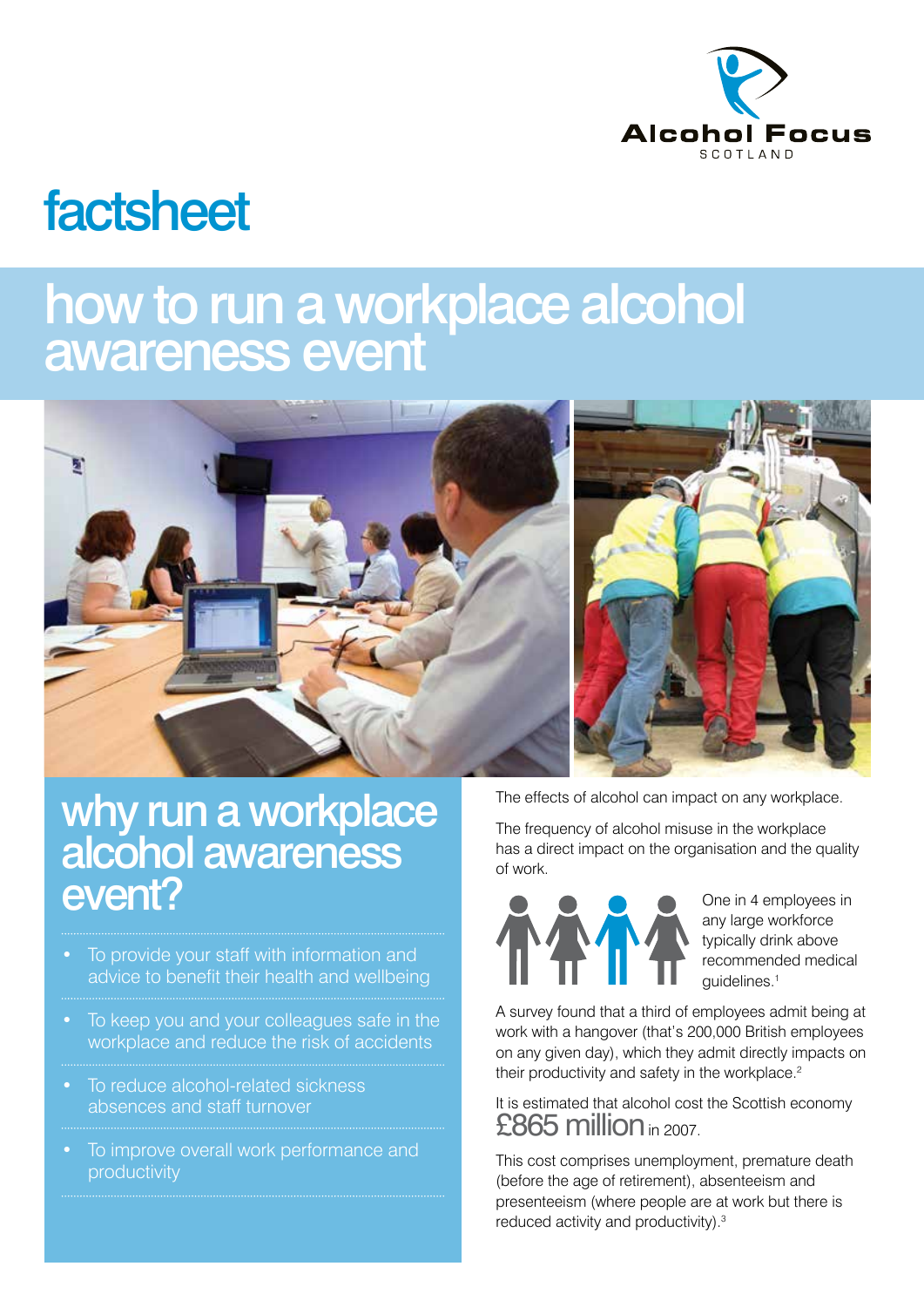

### government guidelines recommend limits that carry a low risk of health damage

These are:



**Men**: No more than 3-4 units a day and no more than 21 units a week.

**Women**: No more than 2-3 units a day and no more than 14 units a week.

We all need at least 2 days a week without alcohol.

Be clear on what you want to get out of the event. Set an overall<br>workers and managers about alcohol-related harm,<br>risks related to alcohol and the workplace, alcohol<br>policies that exist and the way that drinking less can<br> objective. This might be: *"To increase awareness among workers and managers about alcohol-related harm, risks related to alcohol and the workplace, alcohol policies that exist and the way that drinking less can lead to a more productive and healthier workforce."*

What's most appropriate for your workplace will depend on the company/organisation size, and the nature of the work. For example, an awareness event for a small factory may be very different from one in a local authority or hospital setting. If it's a large workplace, you may wish to target your awareness campaigns and events at specific staff teams.

Think about the culture within your workplace – is the workplace completely alcohol-free? Does alcohol feature when doing business with clients? Or is drinking restricted to the annual Christmas party?

Use the event as an opportunity to raise the issue of alcohol across the workforce, not singling out any individual.

Organise a range of activities that will engage staff, increase their awareness about the risks of drinking too much, and encourage dialogue around alcohol.



### tips

- Providing information through interactive and creative methods is more likely to succeed.
- You may wish to invite an alcohol agency or health improvement practitioner to run an information stand or present to staff if you don't feel you have the knowledge yourself.
- Use the event to launch a new or updated alcohol policy for your workplace.
- Provide information on the availability of treatment and support including through selfreferral to specialists outside the organisation.
- Make the event part of a wider healthy living campaign – your workplace could be working towards the Healthy Working Lives Award programme.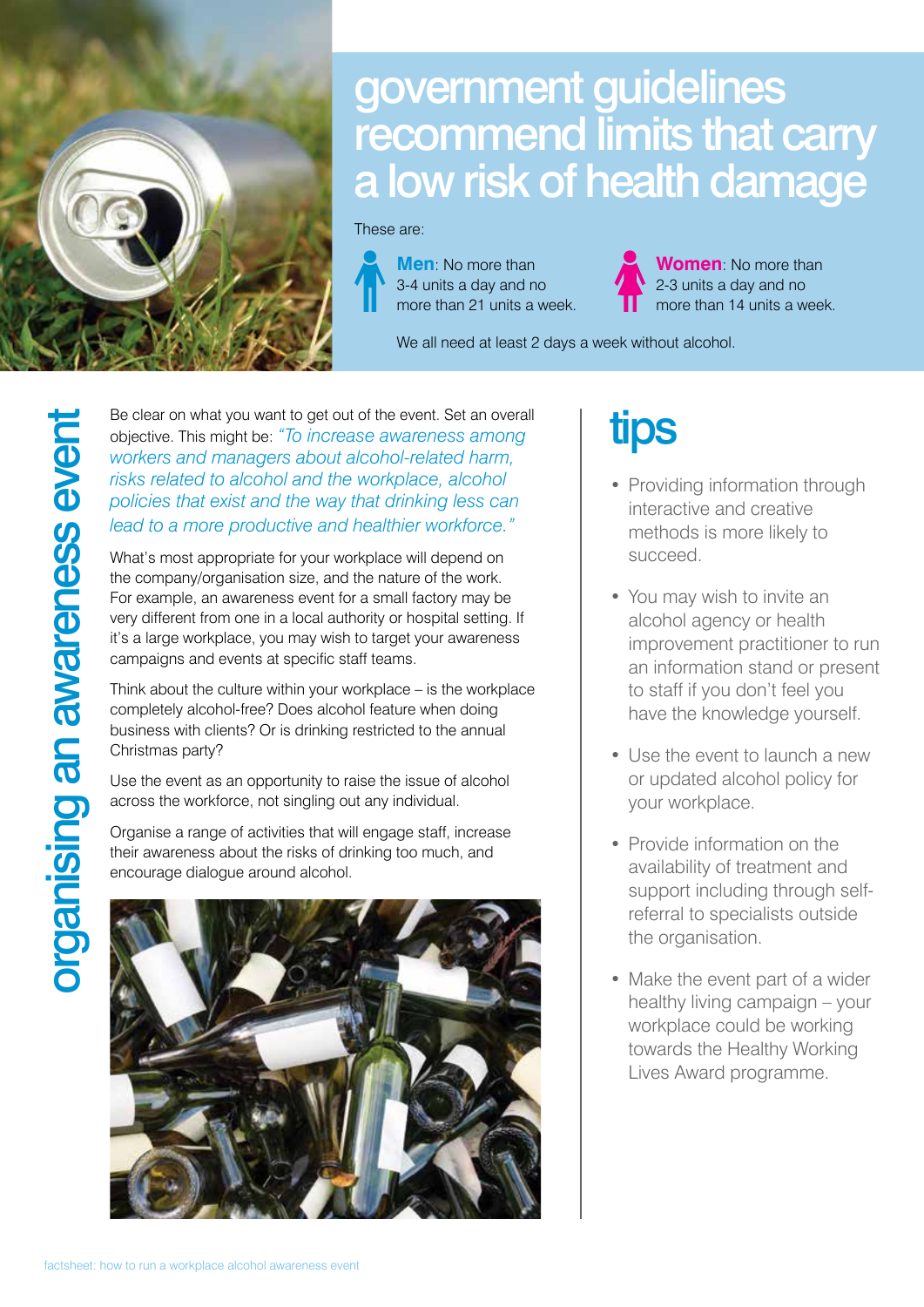### ideas for interactive events

- Factsheets and leaflets
- Props and visual aids think creatively about how to show the low risk limits for example
- Campaign posters
- Freebies pens, balloons, key rings
- Alcohol unit and calories calculator
- Unit measure cups
- Group exercises or small group discussions
- Role play
- Use media headlines about alcohol to spark discussions
- Run a competition (with an alcohol-free prize)
- Quizzes
- 'Mocktail' bar healthy juices and smoothies
- Online/app-based screening tools to assess consumption

#### **Theme**

Think beyond the individual, e.g. an employee might be a parent of a teenager who is starting to drink and causing their parent concern.

#### **Timing**

days when more employees are out of the office? You may want to try and run the event over lunchtime, perhaps with the incentive of some free (healthy) food! Or you could have a display stand with information in your reception for a whole week.

#### Budget

#### Information sharing

Use your internal newsletter or staff magazine to promote information about the event, your workplace policy and tips for healthier drinking.

Send regular email updates to staff or post information on the company/organisation intranet.

#### After the event?

Monitoring and evaluation is important to see if there have been changes in knowledge, attitude and behaviour among staff.

Think about having an annual event which ensures new staff can get involved and existing staff are reminded of the policies and procedures relating to alcohol.

Follow up – is there a need for manager training to be able to respond appropriately to alcohol-related workplace issues? (stress, productivity, absenteeism, intoxication).

### key messages

Drinking less is good for you, your family and your workplace.

Employers have a duty of care to employees because alcohol can cause problems at work.

If you're concerned about your own or someone else's drinking, talk to someone. Help is available and your employer will be supportive.